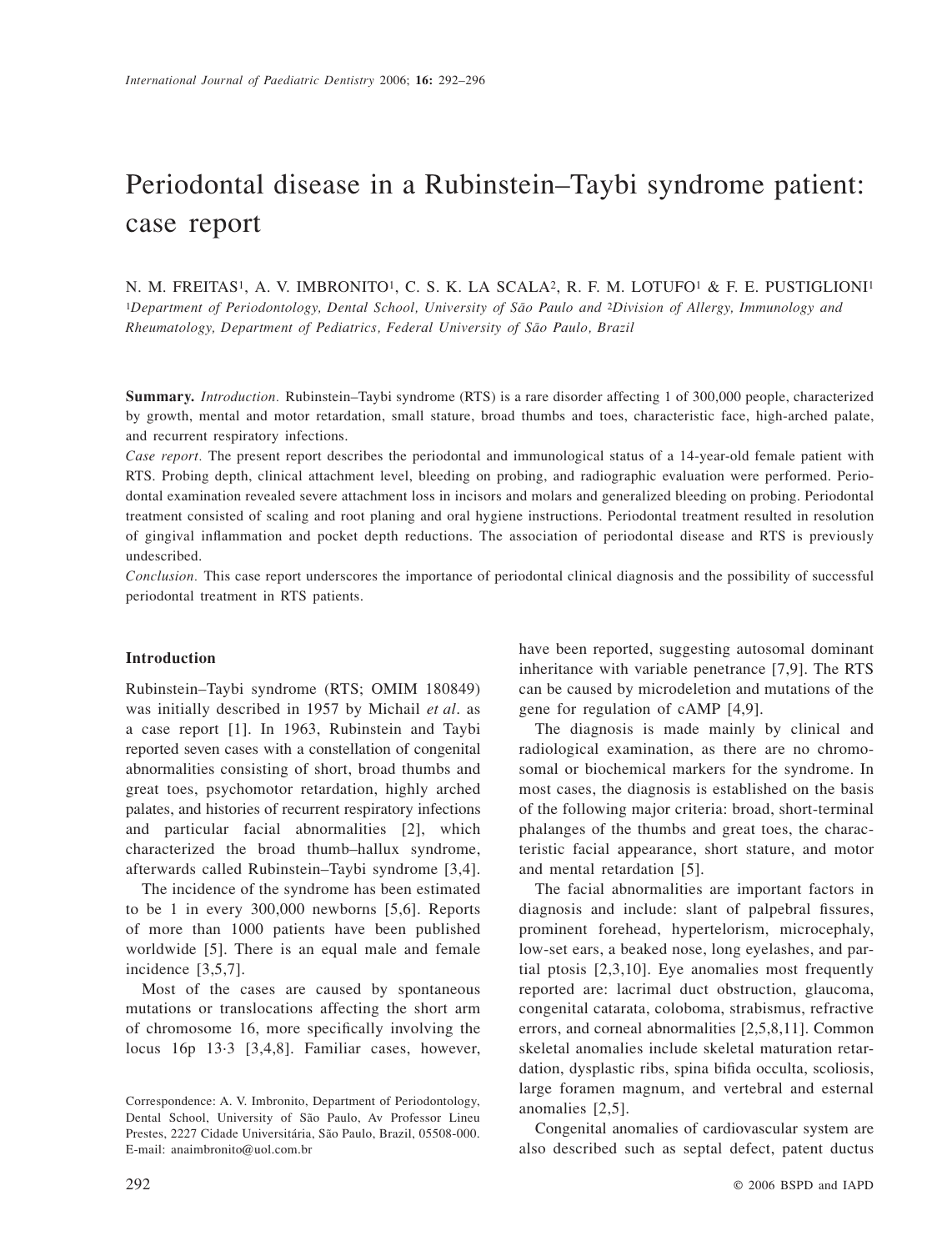arteriosus, coarctation and stenosis of the aorta, and pulmonic stenosis [3,5,11,12]. Bilateral renal duplication, renal agenesis, vesicoureteral reflux, urinary tract infection, retrovaginal urethra, renal tubular acidosis, and duplicated collecting system are some renal alterations associated with RTS [11,12]. Tumors like medulloblastoma, neuroblastoma, meningioma, hamartoma, and haemangioma can be seen, as well as cutaneous features like spontaneous keloids, nevus, *café au lait* spots, keratoses pilaris, and hypertrichosis [3,11,13,14].

Oral anomalies frequently seen in patients with RTS are thin upper lip, small opening of mouth, pouting lower lip, poor lip mobility, mandibular prognathism, retro/micrognathia, appearance of highly arched, narrow palate, bifid uvula, palatoschisis, bifid tongue, poor lingual mobility, short tongue frenulum, marked median groove in tongue, malpositioned or crowded teeth, high caries prevalence, discolored teeth, large teeth, and talon cusps of the incisors  $[15-20]$ .

Recurrent respiratory tract infection occurred in 52–78% of the patients and it has been assumed to be secondary to microaspiration as a result of gastroesophageal reflux [2]. Some reports, however, have described defective T cells and phagocyte immunodeficiency as a characteristic of the RTS [21]. Rivas *et al*. [22] have related low phagocytic index, unresponsiveness to delayed hypersensivity tests, mainly streptokinase–streptodornase and low percentage of rosette-forming lymphocytes, strongly suggestive of a cell-mediated immunodeficiency. Kimura *et al*. [23] have described hypoplasia of the thymus in autopsy of the patients with RTS. Villella *et al*. [6], studying one patient with RTS and recurrent infections, have observed low levels of IgM and an increased level of IgA. IgG subclasses were quantitatively normal but the patient failed to respond to Pneumovax. Antibody responses to tetanus and diphtheria were normal. They concluded that abnormalities of such T- and B-cell interactions may be responsible for the impaired immune response found in their patient. Because of these alterations, an early diagnosis of immunological deficits and institution of the adequate treatment may improve the quality of life of these patients.

## **Case report**

A 14-year-old female with RTS, the youngest of a two-child family, was referred to the Periodontal Clinic at the University of São Paulo, Brazil for a periodontal evaluation.

The patient's history contained the following findings: recurrent ear infections and recurrent pneumonia until the age of 8. The patient started walking at 7 years old. There was no familial history of abnormalities and no history of parental consanguinity.

The following clinical extra-oral findings were observed: short stature with broad thumbs, mental retardation, down-slant of the palpebral fissures, epicanthic folds, ptosis, strabismus, and simple ear (Fig. 1). The nose has a beaked appearance, broad fleshy bridge, deviated septum, and short low columella (Fig. 2). Intra-oral findings were high-arched palate, a small mouth, and malocclusion, but talon cusps could not be observed. A panoramic radiograph revealed a supernumerary second premolar in the mandibular left quadrant. Heavy calculus and plaque deposition could be noted on all teeth. The marginal gingiva was severely inflamed and probing resulted in gingival bleeding. Pocket depths ranged from 4 to 6 mm and attachment loss ranged from 6 to 7 mm (Fig. 3). Mobility grade 3 was present at teeth 24 and 25. Radiographs revealed periodontal breakdown around molars and incisors (Figs 4 and 5). The lower central incisors had lost more than 70% of their supporting alveolar bone.

Haematological examination revealed the following parameters: immunoglobulin A 165 mg/dL, immunoglobulin G 1370 mg/dL, immunoglobulin M 1490 mg/dL (high levels), lymphocytes count 2808 cell/ $\mu$ L (CD41133 cell/ $\mu$ L and CD8772 cell/ $\mu$ L). White blood cells count was normal (11,700/mm3), being neutrophils 7839/mm3, basophils 117/mm3, eosinophils 234/mm3, lymphocytes 2808/mm3, and



**Fig. 1.** Broad thumbs are important characteristics of Rubinstein– Taybi syndrome.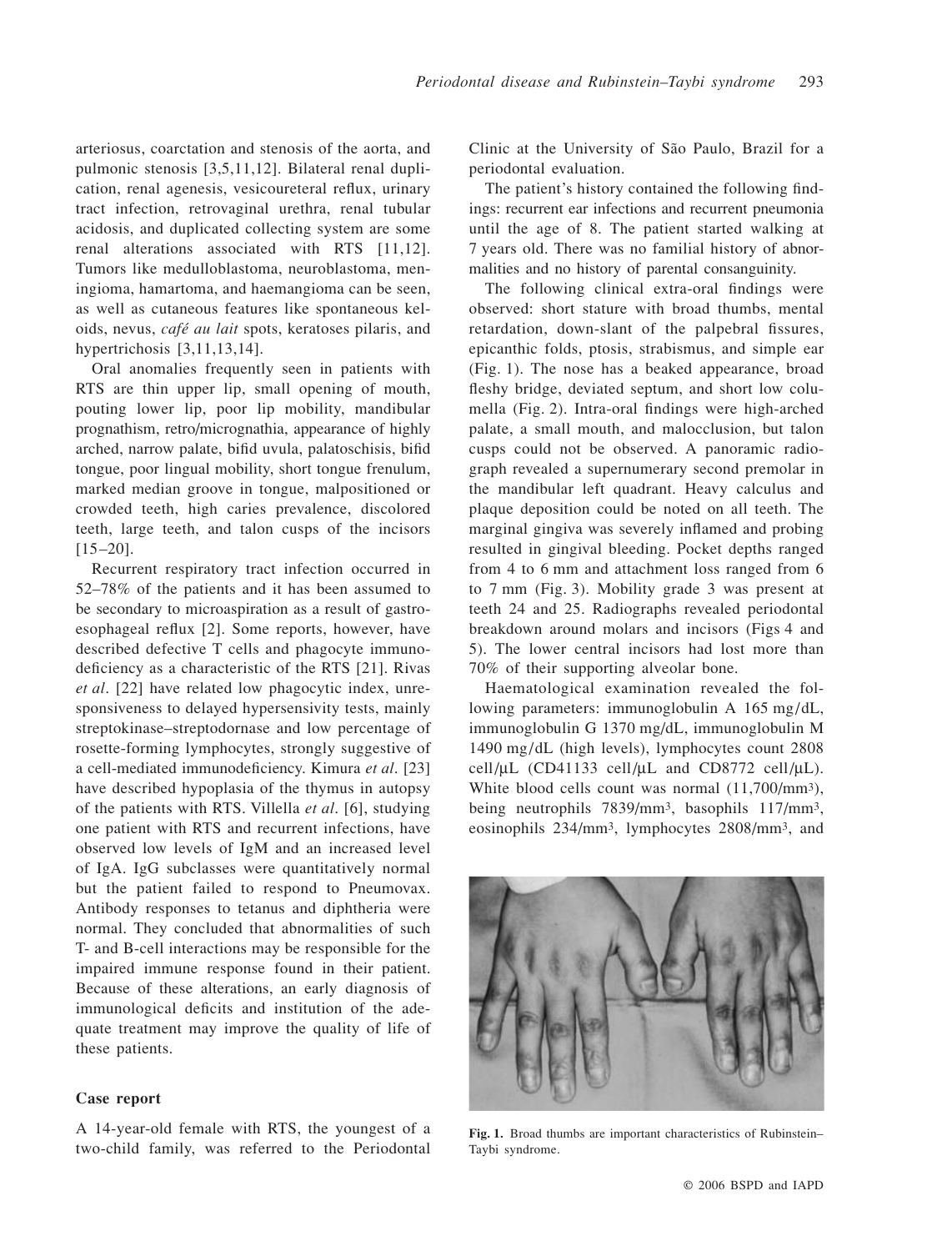

**Fig. 2.** Facial characteristics include slanting palpebral fissures and beaked nose with nasal septum extending below the alae.



**Fig. 3.** Clinical aspect before periodontal treatment. Molars and incisors presented severe gingival inflammation, mobility and attachment loss ranging from 6 to 7 mm.

monocytes 702/mm3. Platelets were normal (148,000/ mm3), and haematocrit was 39%. The response to tetanus toxoid was normal (0·165 UI/mL).

Periodontal treatment was performed at the clinics under local anaesthesia, as the patient was very collaborative. Detailed oral hygiene instructions were



**Fig. 4.** Radiographs of molars and incisors revealed moderate to severe bone loss.



**Fig. 5.** Radiographs of molars and incisors revealed moderate to severe bone loss.

given to her grandmother, who provided routine care for the patient. Periodontal treatment consisted of thorough scaling and root planing in the whole dentition. Revaluation was performed 1 month after completion of the treatment. The supervised oral hygiene regimen resulted in the establishment and maintenance of low plaque index scores. The pocket depths were markedly reduced, with no measure-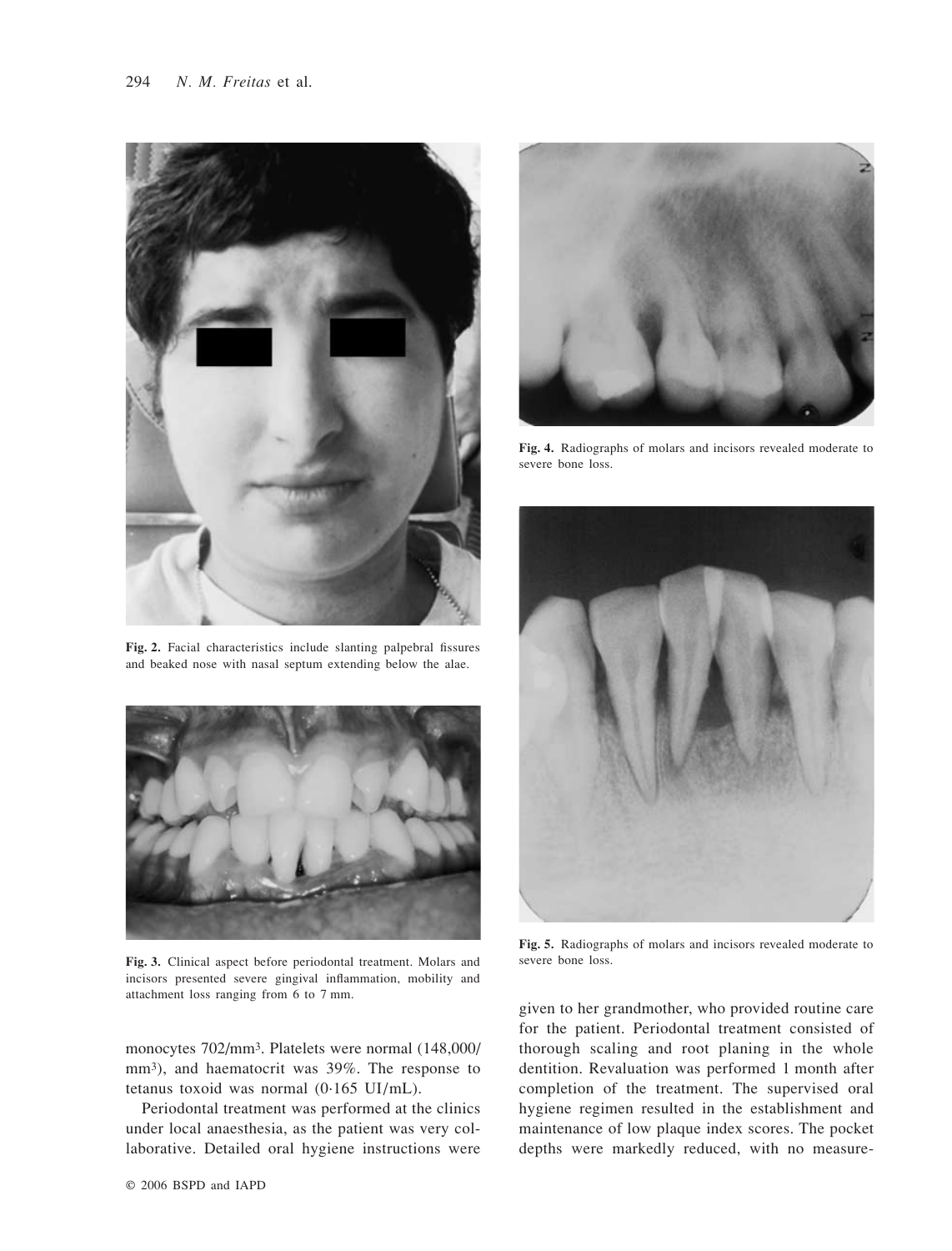

**Fig. 6.** After periodontal treatment, there was a recession of gingival margin and a decrease in pocket depths.

ments greater than 3 mm and recession of the gingival margin could be noted in several regions of the dentition (Fig. 6). The mobility of teeth 24 and 25 was no longer clinically evident.

# **Discussion**

In 1963, Rubinstein and Taybi described a rare medical disorder that may be resulted from a deletion of chromosomal material at 16p13·3 [5]. More than 200 reports of RTS have appeared in the literature since then. The oral findings of RTS are well documented in the literature [17–20]. Periodontal disease, however, has never been associated with RTS.

A case of aggressive periodontitis in a Rubinstein– Taybi syndrome patient and the periodontal treatment performed have been presented. It is important to consider that the patient described in this report presented both motor and mental retardation that impaired significantly oral hygiene procedures. As a matter of fact, her grandmother brushed her teeth twice a day. At the beginning of the treatment, the plaque index was high (90%), but after oral hygiene instructions, approximately 30% of the dental surfaces presented plaque. Clinically, the patient presented the features of localized aggressive periodontitis with moderate to severe loss of attachment involving molars and incisors. The periodontal treatment was performed successfully and no periodontal surgery was required. The periodontal breakdown presented by the patient may be a result of the combination of poor plaque control and some immunological deficiency, although the presence of periodontitis in this patient as a casual finding may also be considered.

The patient described here was 14 years old, whereas the majority of case reports present the oral characteristics of younger patients, most of them children less than 10 years old. Periodontal disease may be associated with RTS at older ages and the observation of older patients may be helpful to clarify such hypothesis. Most of patients described in the literature presented recurrent ear and upper respiratory tract infections at early ages. This kind of problem is also usually observed in children with abnormal phagocytic response, in who periodontal damage is also frequently present [24]. Some reports have identified the presence of an impaired immune response in patients with RTS [6,23] and maybe this condition can be a risk factor to the establishment and development of periodontal disease. The patient presented normal haematological parameters with the exception of IgM that is increased, although the qualitative analysis of the immunoglobulin and neutrophils was not performed. High levels of IgM are in contrary to the findings of Vilela *et al*. [6], who observed low levels of IgM. As patients with RTS present both mental and motor deficiencies that lead to plaque accumulation and as diminished immunological response may also be present and associated to periodontal breakdown, preventive measures and periodontal evaluation could be taken more frequently in patients with RTS.

#### **What this case report adds**

• This case report presents a Rubinstein-Taybi syndrome patient and discusses the possible association between the syndrome and periodontal disease.

**Why this paper is important for paediatric dentists**

- RTS patients present immunological deficiencies that may be a risk factor for periodontal disease.
- Periodontal treatment may be performed successfully in RTS patients.
- Preventive periodontal care should be routine in RTS patients.

## **References**

- 1 Michail J, Matsoukas J, Theodorou S. Pouce bot argue en forte abduction-extension et autres symptoms concomitants. [Arched, clubbed thumb in strong abduction-extension and other concomitant symptoms.] *Revue de chirurgie orthopedique et reparatice de l'appareil moteur* 1957; **43**: 142–146.
- 2 Rubinstein JH, Taybi H. Broad thumbs and toes and facial abnormalities: a possible mental retardation syndrome. *American Journal of Diseases of Children* 1963; **105**: 588–608.
- 3 Cirillo RL. Pediatric case of the day. Rubinstein-Taybi syndrome. *Radiographics* 1997; **17**: 1604–1605.